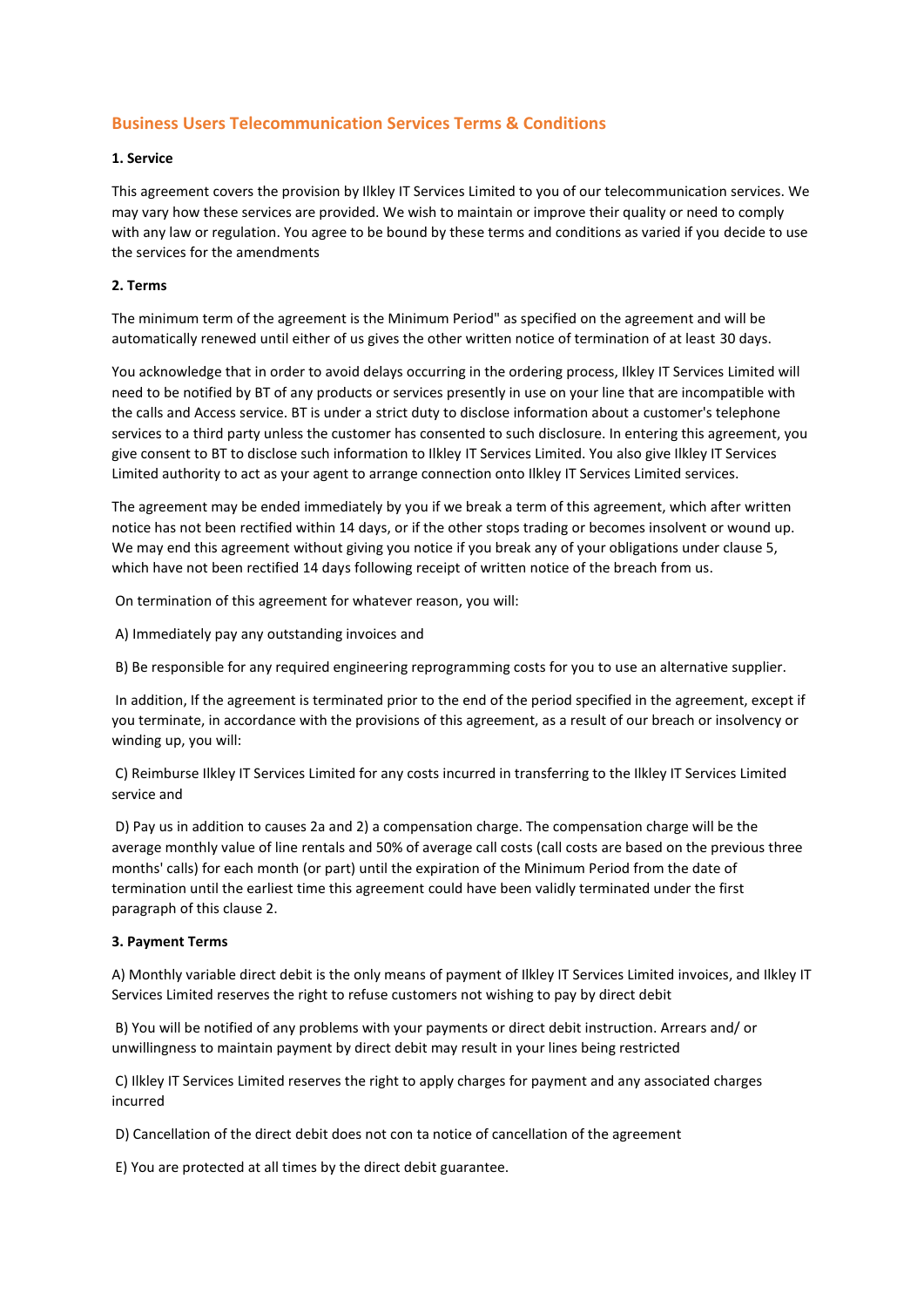# **4. Prices**

Ilkley IT Services Limited charges you for using the services covered by this agreement. Initially, you are charged at the tariff specified on the agreement or published in Our prices. Please note:

A) Charges are calculated from data recorded by us and not from your own records.

B) Where a direct debit is underpaid due to insufficient funds or cancellation, a £20 administration charge will be included on your next monthly bill.

C) All Invoices are due for payment by the due date as indicated on our invoices. Any invoice outstanding beyond this period will be referred to our legal department and will be subject to a surcharge of 15% plus vat cover the collection costs incurred. This surcharge, together with all other charges and legal fees incurred, will be the responsibility of the customer and will be legally enforceable.

We may change our prices (upwards as well as downwards) but will endeavour to inform you at least 14 days in advance of any change we are making. Unless we advise otherwise, our charges are subject to VAT at the prevailing rate, which you must pay in addition.

### **5. Price increases**

If we increase our service prices beyond our original agreed pricing during the Minimum Period of this agreement, then upon request, we will reduce our pricing back to the agreed price. If we do not reduce the prices back to our original price, then you may end this agreement without paying the compensation charge specified in cause 2d and the new prices will not apply to you.

# **6. Responsibilities**

We agree to provide you with the service as specified on the agreement subject to the provisions of these terms and conditions. You agree:

A To use the services in accordance with this agreement, any instructions given by us from me to time and any laws, regulations and licenses which apply to the use by you of the services.

B. Not to allow an alternative supplier to override or bypass our service either through the installation of equipment or through the BT local exchange.

C. To be responsible for any engineering reprogramming costs or equipment removal costs that may be required to terminate the service of any previous supplier.

D. Not to use the service to transmit any material which may be abusive, offensive, obscene, indecent, menacing, defamatory a, which might cause annoyance, inconvenience or needless anxiety to anyone or to commit fraud or other criminal Damage; and

E. Not to re-supply or resell or otherwise make services available to any person on an arms-length commercial basis and not to use the service in any way or for any purposes prohibited by law.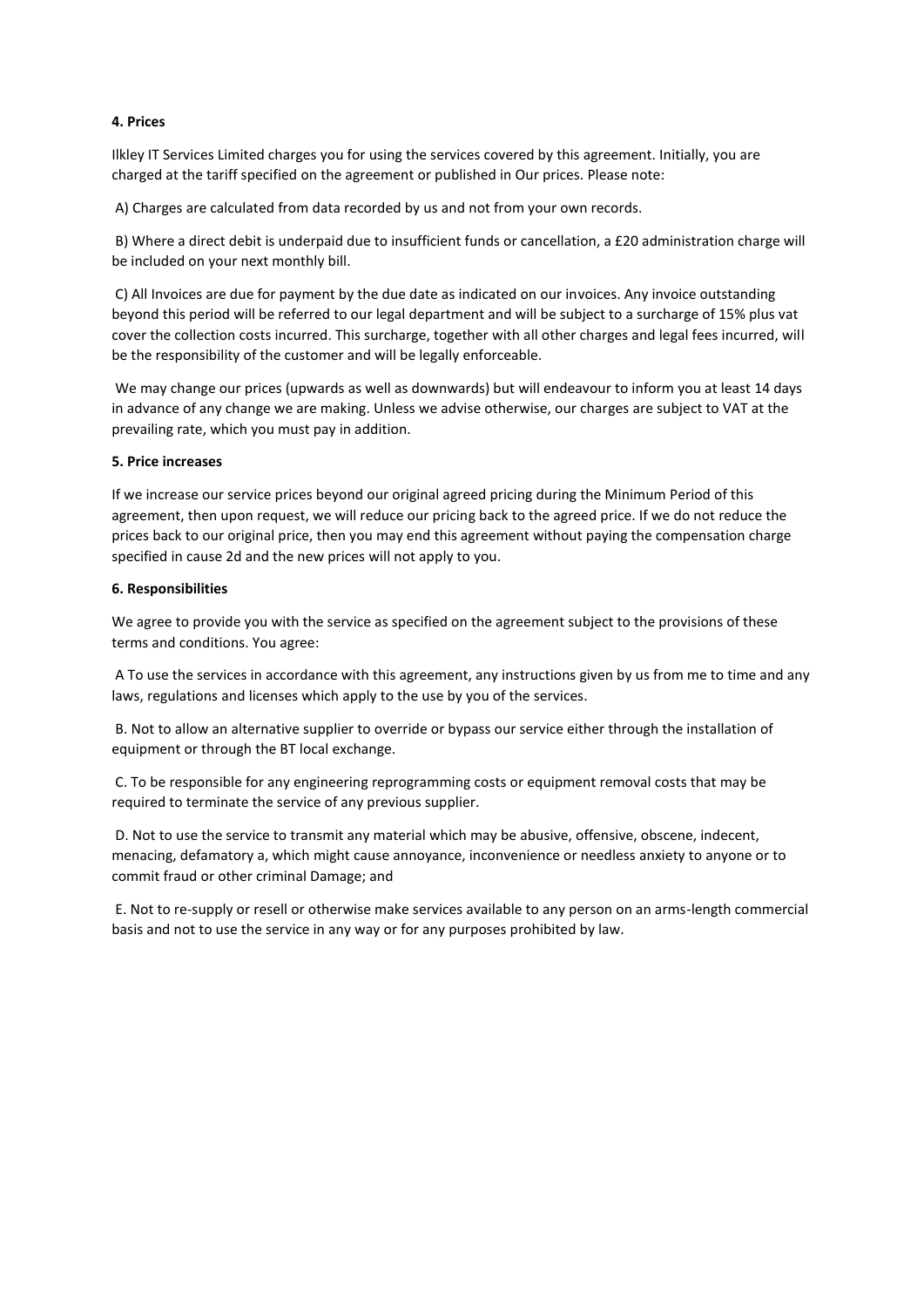# **7. Suspension**

We may suspend the service (without being able to compensate you):

A. In the event of a local or national emergency

B. To comply with a request from a government or other competent authority.

C. To protect or provide service to rescue or other essential services or otherwise.

D. To maintain the quality of our services:

E. If we reasonably believe that you will fail to pay any amount due to us (whether or not we have issued you an invoice):

F. If an event occurs which is beyond our reasonable control.

G. If you break any part of this agreement.

### **8. Repair**

We will use our best endeavours to correct any defect or fault in the services provided to you as rapidly as possible. Whatever means we use, we will try to ensure that all faults reported before mid-day are responded to on the same working day (or as defined by any individual agreements time to clear the fault will depend upon the severity of the problem. Any line fault will receive our attention within 4 hours.

### **9. Liability**

Neither of us will have to compensate the other for any detrimental event beyond the other reasonable control. In this agreement, 'beyond reasonable control includes any act of God reduction or failure of power supply, other telecommunication operators and suppliers or their equipment including access lines, act or omission of national or local government authority, war, military operation, riot or delay, employee dispute, or supply of equipment by third parties. In any event, we will not have to compensate you for any harm to your business, lost revenues, loss of anticipated savings, lost profiles or other indirect consequential or special losses, nor for any charges incurred by you with another call carrier. You accept liability for any claims, costs, damages, losses, expenses and abilities (including, without limitation, legal costs and expenses) resulting from illegal actions by you or any other person using the services with your permission without prejudice to this our liability to you in contract tort arising under or in connection with this agreement shall be limited to a maximum of £500 for any event or series of connected events and £1,000 in any 12-month period.

#### **10. Equipment Sales**

Unless otherwise stated by Ilkley IT Services LTD, terms of payment are payment in full within thirty (30) days from receipt of the goods or installation of equipment. Should a deposit be required, this deposit must be paid in full prior to delivery or installation of the equipment. All deposits are non-refundable, and the balance must be paid in full within thirty (30) days from receipt of the goods or installation of equipment.

In the case of goods or equipment installed by Ilkley IT Services LTD, should the final payment not be paid after sixty (60) days from receipt of the goods or installation of equipment, then any deposits paid will be forfeited and the equipment will be uninstalled, removed and returned to Ilkley IT Services.

All goods remain the property of Ilkley IT Services LTD until paid for in full.

# **11. Equipment Rental or Lease**

Rental and Lease terms and conditions will vary depending upon the situation and therefore do not fall within the general terms and conditions set out on this page. All rental or Lease terms must be discussed and agreed prior to receipt of the goods or installation of equipment